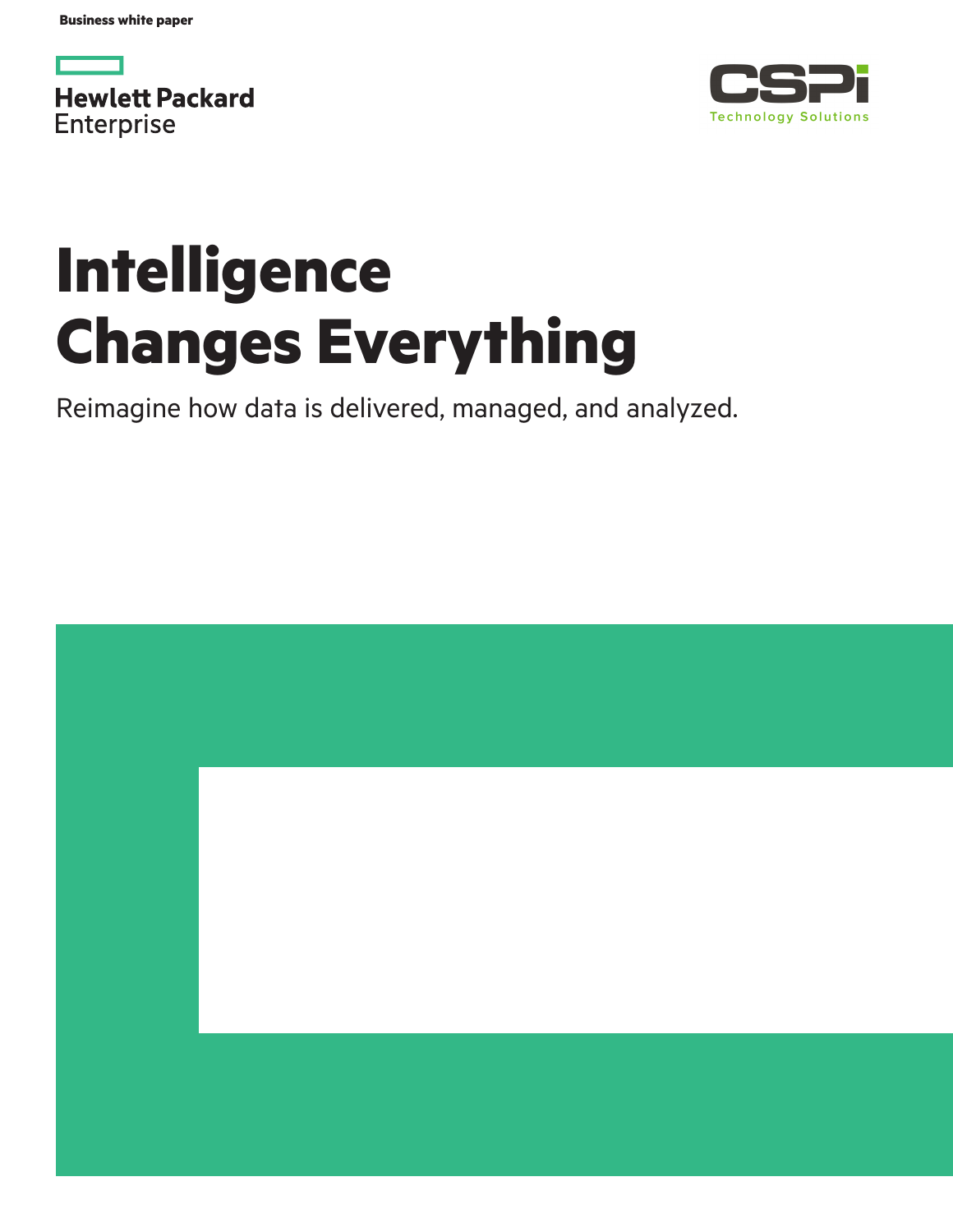# **Table of contents**

| 3 | <b>Executive summary</b> |  |  |
|---|--------------------------|--|--|
|---|--------------------------|--|--|

- **[Data—opportunity for business, challenge for IT](#page-3-0)**
- **[Intelligence changes everything](#page-4-0)**
- **[The Dawn of the Intelligence Era](#page-5-0)**
- **[Intelligent Data Platform in action](#page-7-0)**
- **[It works](#page-8-0)**
- **[An intelligent business decision](#page-8-0)**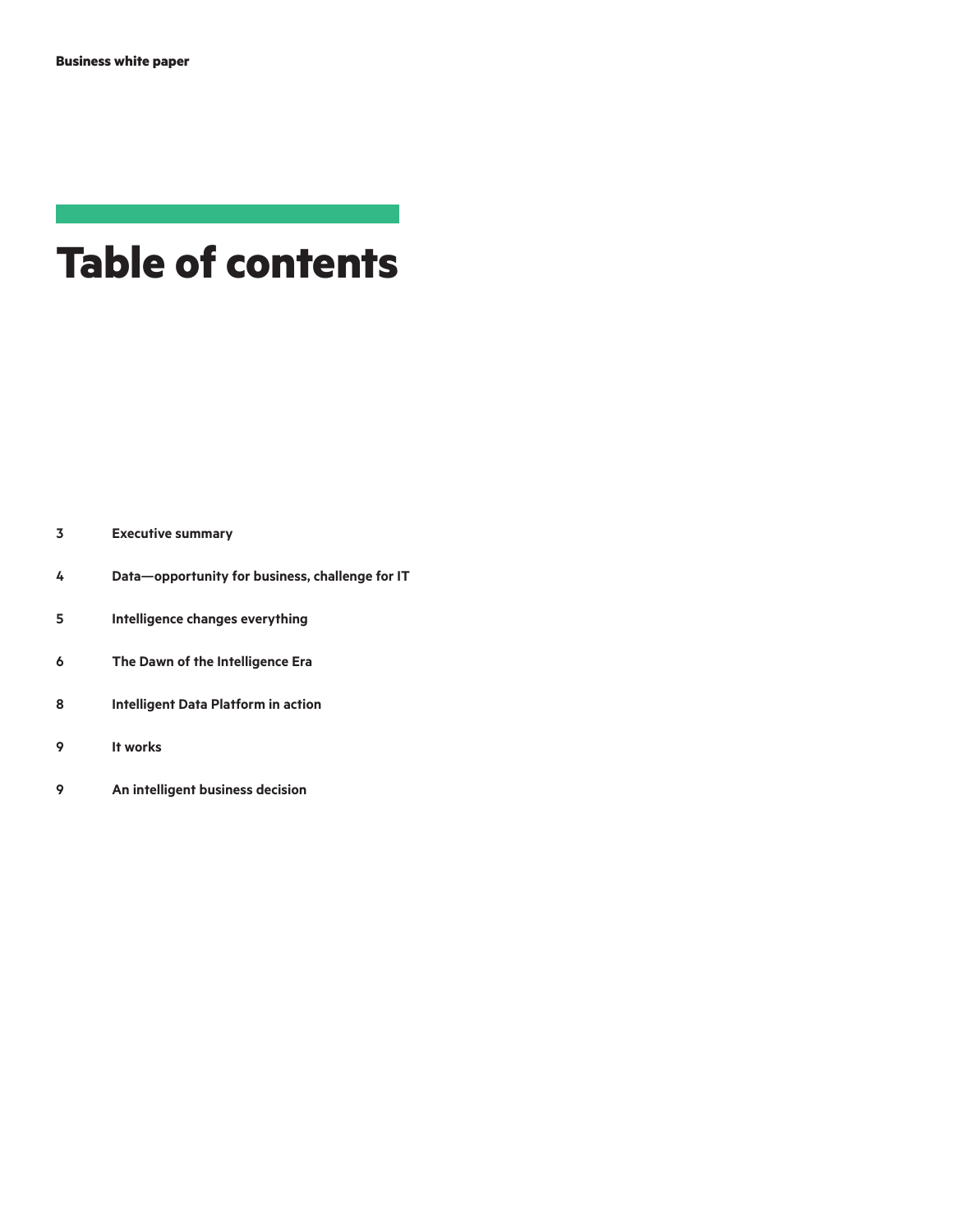<span id="page-2-0"></span>

Data helps enterprises discover new ways to be more competitive, more profitable, and more innovative, but only when it is available at the right place and the right time. Exploding data volumes and IT complexity—especially when overlaid on modern hybrid cloud environments prevent businesses from gaining data's full value. The Intelligent Data Platform from HPE is AI-driven, built for the cloud, and delivered as a Service. It reimagines how data is delivered, managed, and analyzed—in the cloud, within the data center, and at the edge.

# **Executive summary**

The massive amounts of data being created and actioned within enterprises promise businesses stronger customer relationships, more efficient operations, and increased competitiveness. Data fuels innovation and directs agility. But to achieve the promises data offers, it must be at the right place at the right time.

Data is created, stored, and applied anywhere across hybrid cloud environments comprising private, on-premises clouds, public cloud services, traditional data center systems, and edge locations. But data and the systems that move, store, and process it exist in silos arising from organizational and systems inertia. IT—charged with making data available and secure—is challenged by unthinkable complexity, inflexible systems, and outdated skills.

Fortunately, the same technologies that let businesses mine gold from business data—AI, predictive analytics, and automation—offer IT a way to extract IT gold from infrastructure data. The Intelligent Data Platform from HPE doesn't just store data. It reimagines how data is managed, delivered, and analyzed. It uses the power of AI and the insight available in IT infrastructure information to assure data is available at the place and time needed, to drive down operations costs, and to enable more agile service delivery.

It's built for cloud to help IT deliver the agility the business expects from cloud computing. And it delivers an as-a-Service experience with automated, self-service infrastructure and flexible pay-per-use consumption models. The Intelligent Data Platform from HPE gives birth to the intelligent enterprise—an enterprise that is always on, always fast, always agile, and built for innovation.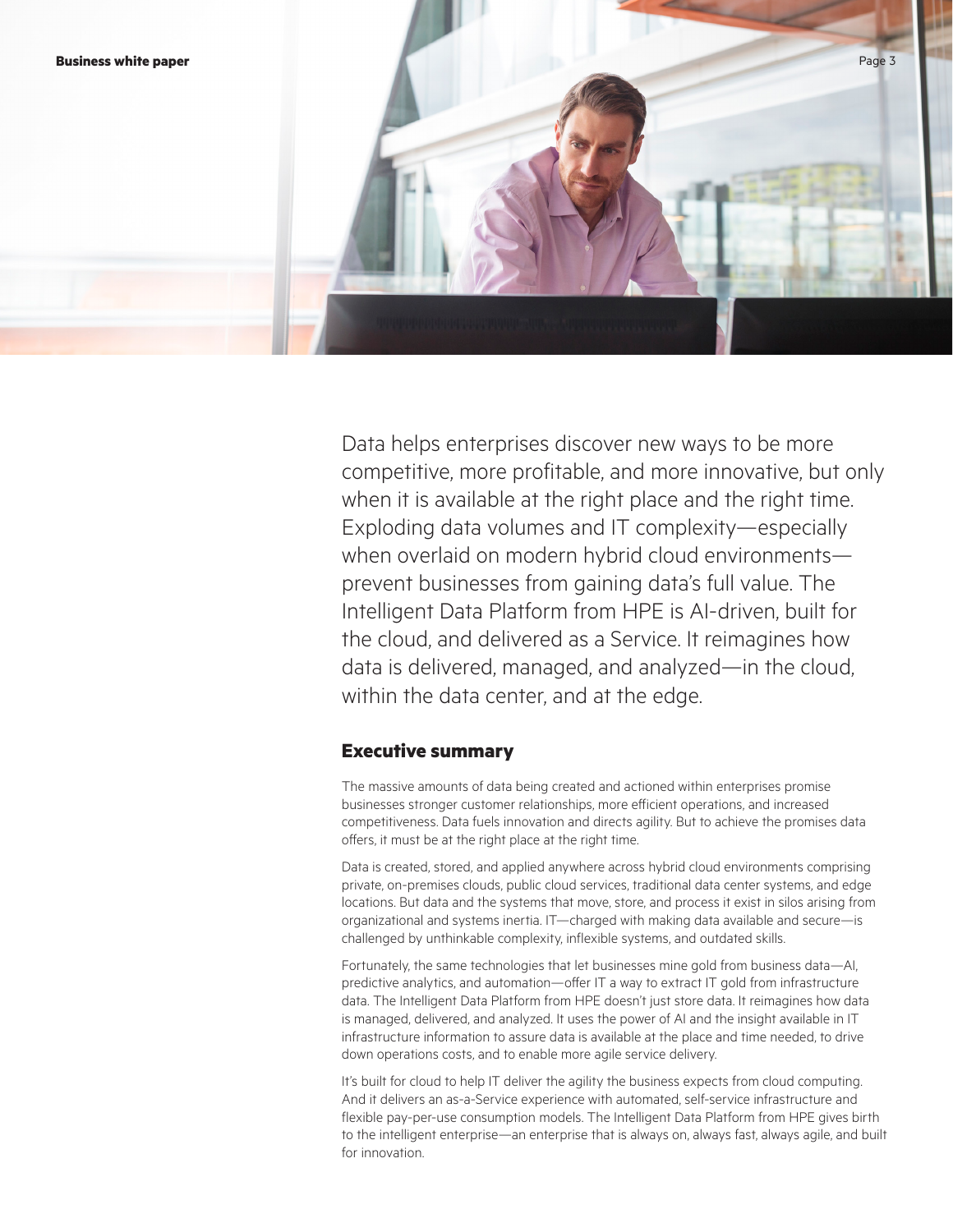<span id="page-3-0"></span>**Intelligent Data Platform makes IT proactive and lets you focus on value creation rather than firefighting. HPE intelligent solutions:**

- Precisely understands workload needs
- Adapts and self-adjusts in real time
- Moves data where it needs to be
- Optimizes data throughout its lifecycle
- Eliminates potential security threats
- Aligns costs to business usage
- Enables financial flexibility during storage migrations

# **Data—opportunity for business, challenge for IT**

The Economist says, "Data are to this century what oil was to the last one: a driver of growth and change."<sup>1</sup> But while oil is a limited and declining resource, the data available to businesses is surging day by day. Technology suppliers are stepping up to the challenge. The latest computing systems offer storage with vastly increased capacity and servers that multiply IO throughput by a thousand-fold or more compared to those of just a few years ago. Open source programs make analytics and machine learning software available to all. IT is applying it to process exploding volumes of data and extract the insight businesses seek. And cloud providers now offer services to store and process virtually unlimited volumes of data.

Data is no longer confined to data centers but can exist anywhere in the hybrid clouds that are becoming the new norm. Increasingly, it is created and used at the edge of the network from the Web, social media, mobile devices, sensors, smart factories and cities, vehicles, and connected products. It must be moved to where it's needed for processing and for access by users or applications armed with analytics tools and questions to answer.

But existing storage systems and usage models weren't designed for this hybrid cloud world. Administrators lack visibility into how data is accessed and used, so they lack the information needed to position it for best effect. They must collect information about their infrastructure and the data it holds, organize it, and manually identify inefficiencies and opportunities to reposition data for better, more efficient access.

Current storage systems magnify complexity rather than simplify operations and management. When outages or performance degradation occur, complexity makes it difficult for administrators to isolate and resolve the problem. So downtime or periods of performance degradation are extended, and administrators spend their time firefighting rather than planning how to make data access more efficient and effective.

Running out of capacity costs the business opportunity. So traditional usage models require large capital outlays to deliver storage where it might—or might not—be needed, just in case. More important, traditional, siloed capacity inhibits agility.

When data volumes mushroom, IT struggles under the scale and complexity of these systems and the data they contain. Infrastructure management consumes IT resources and budgets. Hybrid cloud computing environments offer new options for data storage and processing, but more options mean more silos and even more complexity. Hybrid environments enable a vast data landscape but leave administrators to figure out behind which bush each application's data is best stored and accessed. And finally, gaining the insights the business demands requires making data available to the people that need it, when they need it and where they need it.

For IT, it means inefficient operations and escalating costs. For the business, it means lost opportunity—the opportunity promised by the data itself and expected to be delivered by IT.

"To onboard large cloud customers in very short timeframes, we must keep deployments fast, simple, and cost-effective. HPE Nimble arrays are easy for our storage administrators to install and configure—in a matter of minutes, they can have a new array online."

– Darren Quinn, Cloud Architect, iland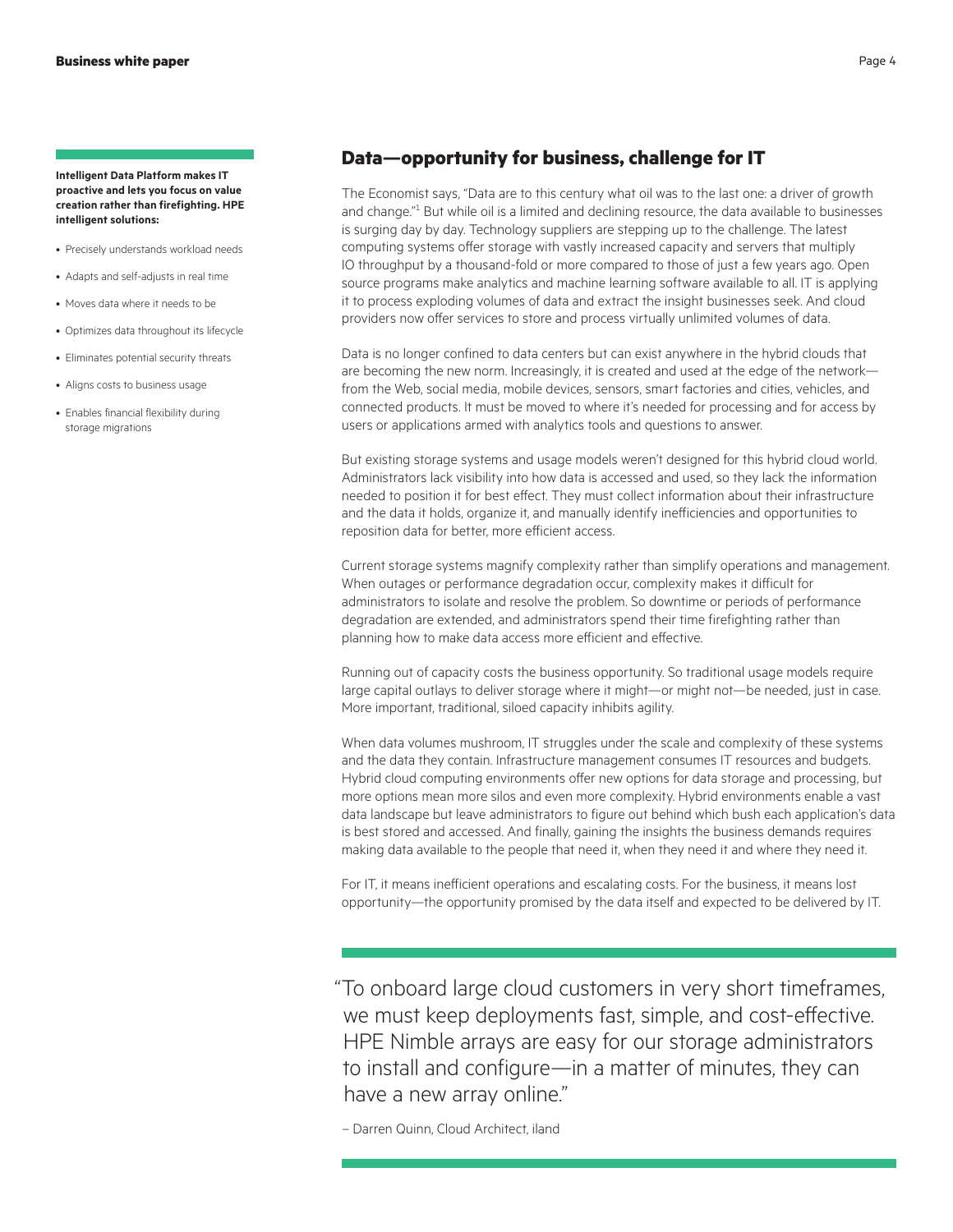<span id="page-4-0"></span>

**Figure 1**

# **Intelligence changes everything**

The problems we face—and the opportunities before us—are similar to the problems and opportunities driving the big data phenomenon in the first place. Massive amounts of information are available in storage devices, servers, software, and networks. This information details how and where data is created, stored, moved, and accessed. It includes detailed configuration and performance information about storage devices, servers, and the entire virtualized infrastructure. And it contains clues that point to impending failures, degradation, or inefficiencies. Collecting this data and applying advanced analytics and machine learning provide the insight needed to optimize data placement, deliver better services, and increase IT efficiency.

#### Manage infrastructure efficiently

Data storage is but one element of a complex, integrated stack of hardware and software that delivers data to applications and business value to users. Data derived from HPE systems shows that more than half of problems that cause application delays or disruptions occur above the storage layer—in networks, servers, or virtualization software. Sifting through error logs and configurations to correlate hundreds of variables spanning an array of devices across multiple technologies extends outages, drives up costs, and leads to finger pointing.

The Intelligent Data Platform overcomes complexity humans cannot. Using machine learning, applied not just to the infrastructure data in your data center but to the entire installed base of HPE systems, it can identify and even resolve infrastructure problems quickly to reduce downtime and keep administrators focused on improving services rather than firefighting.

#### **Overcome hybrid complexity**

Hybrid computing environments offer many options for positioning data and workloads across hundreds of systems in multiple data centers and clouds. Assessing the efficiency and effectiveness of each one and identifying possible interactions among workloads requires data collection and analysis best suited to intelligent systems.

The Intelligent Data Platform tames hybrid complexity. It shows administrators where data is created and used, and it provides the information needed to make data and workload placement decisions that produce the best outcomes for IT and for the business.

#### **Manage data throughout its lifecycle**

Silos of systems, tools, and data have created barriers to data lifecycle management. They prevent IT from effectively managing data from its inception, through processing and analysis, to eventual archiving and disposal. This results in duplication that fosters waste, inefficiency, and inconsistency.

The Intelligent Data Platform breaks down barriers and enables visibility of data wherever it lives. It can assure data protection while eliminating duplication and inconsistency.

#### **Extract value from the data explosion**

The promise of big data is only achievable when the data has been captured, moved to the best location, consolidated, and accessed by analysts, data scientists, and applications. As the Internet of Things (IoT) finds new applications in almost every industry, and as data volumes escalate into the zettabytes, the task of getting the right data to the right place at the right time becomes both more essential and more difficult.

The Intelligent Data Platform is the enabler that helps IT fulfill the promise of big data. AI and advanced analytics, when applied to the problem of managing data, give IT the tools to deliver what the business expects—from data and from IT.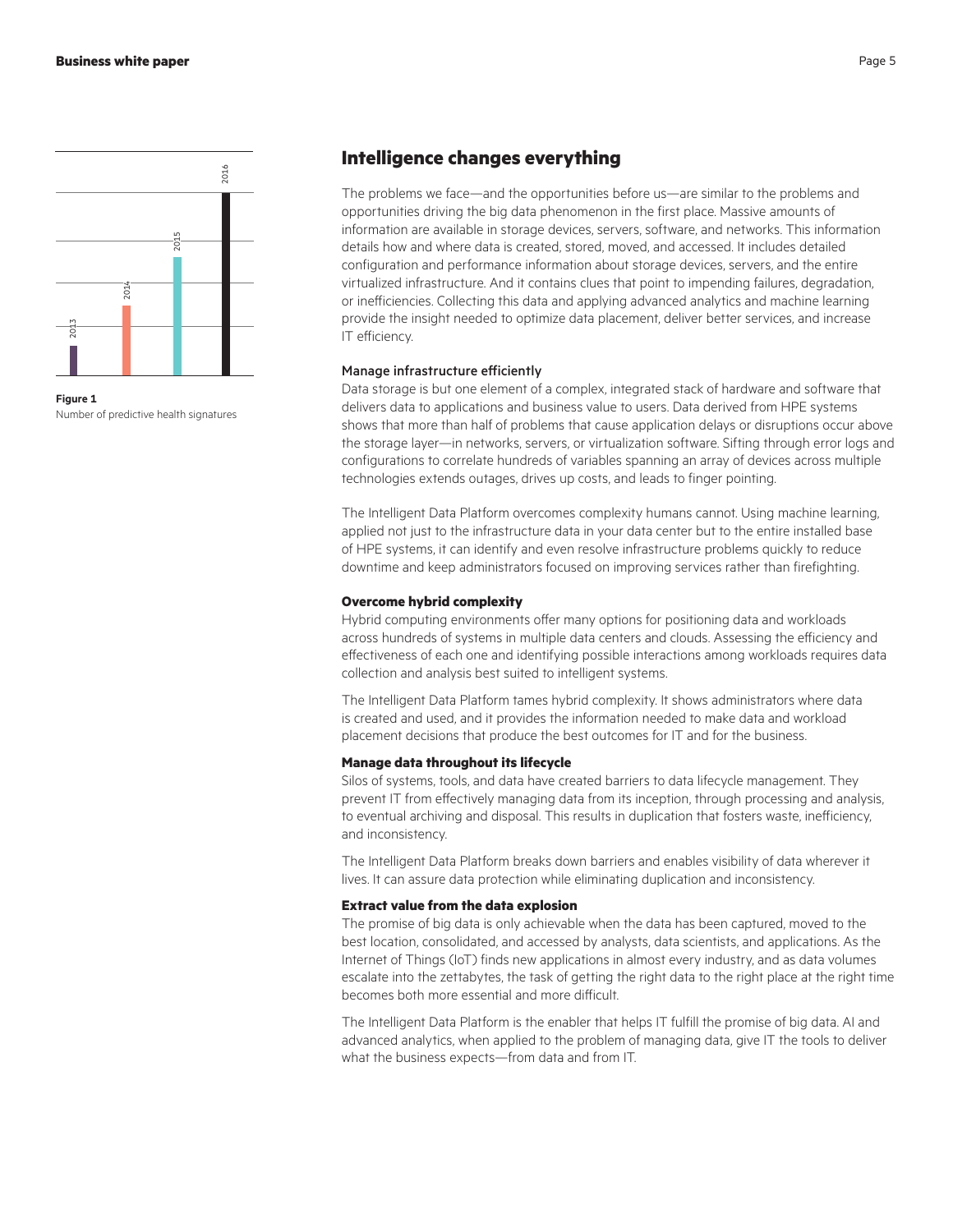# <span id="page-5-0"></span>**The Dawn of the Intelligence Era**

The HPE Intelligent Data Platform leverages the power of intelligence to address today's challenges of inefficient infrastructure management, hybrid cloud uncertainty, and lack of responsive infrastructure. The Intelligent Data Platform delivers an always-on, always-fast experience. It enables faster application development and deployment while creating more agile service delivery of your critical workloads.

Intelligent Data Platform is a portfolio of workload-optimized storage systems and cloud data services surmounted by HPE InfoSight. InfoSight collects data from your IT environment, applies AI to manage it, and delivers built-in automation that enables self-service delivery of key workloads for your developers, cloud admins, VM admins and data scientists. This can all be delivered in a pay-per-use consumption model through HPE GreenLake Flex Capacity and HPE Pointnext consulting and support services. The Intelligent Data Platform removes barriers and puts powerful technology at the fingertips of your innovators to unleash innovation.



Figure 2: Intelligent Data Platform turns data challenges into business opportunities. It addresses today's challenges of inefficient infrastructure management, hybrid cloud uncertainty, and lack of responsive infrastructure by leveraging the power of intelligence. The Intelligent Data Platform delivers faster application development and innovation while creating more agile service delivery of your critical workloads.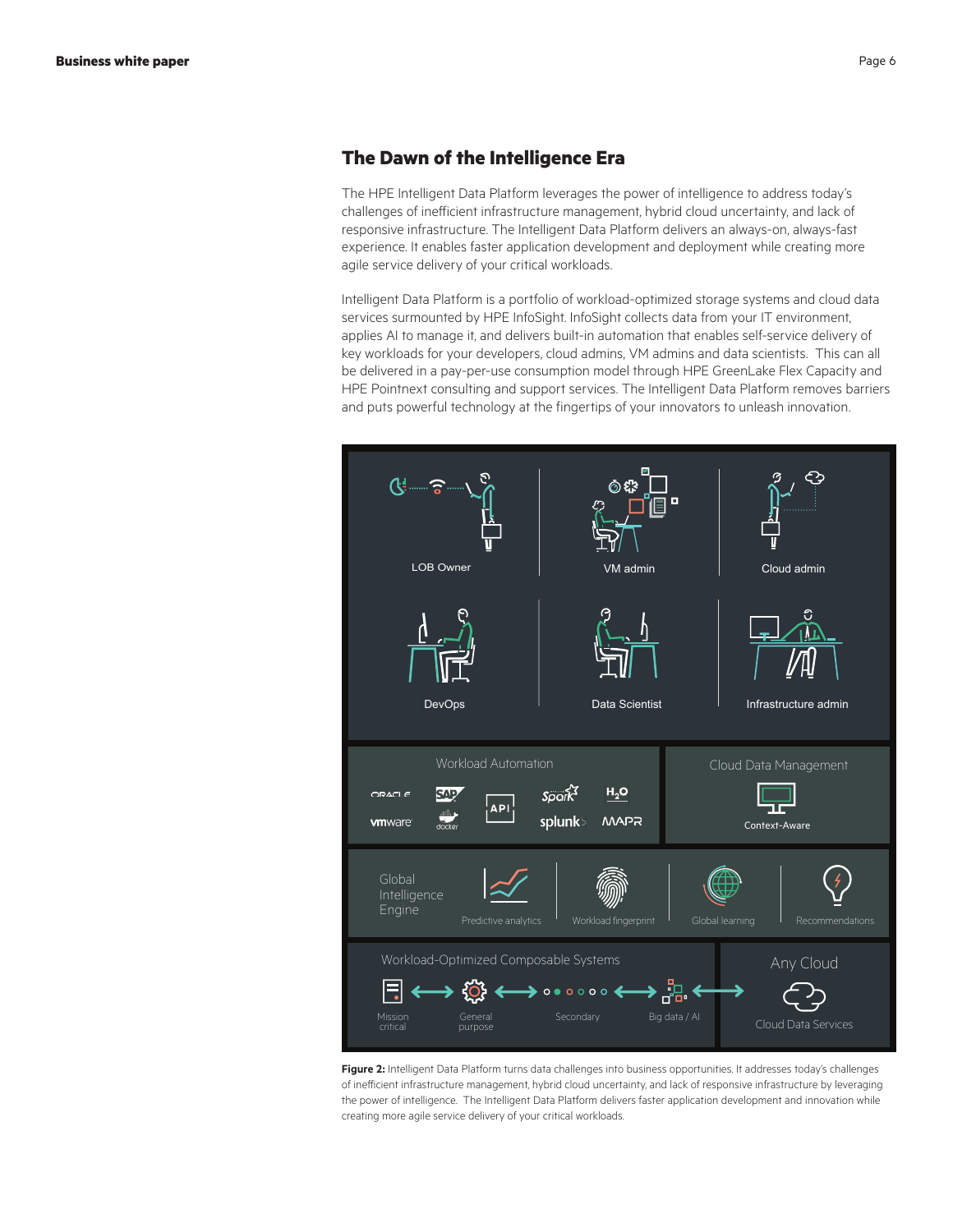

**Figure 3**

#### **AI-driven**

Intelligent Data Platform uses a global intelligence engine to monitor telemetry from storage and other elements—servers, virtualization software, and network elements—across the entire installed base of HPE storage systems.

Using advanced analytics and machine learning, it learns what's right so it can spot what's wrong. It monitors your infrastructure data for patterns and events matching signatures that identify developing problems or opportunities for improvement, and it automatically resolves more than 86% of issues before they impact service. That eliminates firefighting and reduces time managing infrastructure by up to 85% while assuring 99.9999% measured and guaranteed uptime. When problems require intervention, an analysis and recommendation engine provides automated guidance so you understand exactly what the problem is, where it lies, and what you should do to resolve it—even if the problem is outside of storage.

An AI-driven experience helps you accelerate innovation because your teams spend less time managing the underlying infrastructure. The power of AI manages risk out of your environment because the infrastructure gets smarter every minute to reduce the likelihood of disruptions. Your environment remains always on and always fast.

Using AI to unlock insights is no longer a niche for specialized industries or universities. Every business will need to quickly gain insight from its data to stay ahead of the competition. The Intelligent Data Platform helps deliver those critical workloads in a seamless, as-a-Service experience.

#### **Built for cloud**

The Intelligent Data Platform works seamlessly with public and private clouds and can evolve with your cloud strategy. In conjunction with HPE Cloud Volumes, it provides native cloud integration with AWS and Microsoft® Azure to enable a seamless multi-cloud experience that simplifies management, orchestration, and automation. It lets you easily run any workload anywhere, from your own data centers to your cloud of choice. Built-in cloud and container automation let developers move faster, so the business moves faster. And HPE Cloud Technology Partners can help you achieve the promise of cloud while optimizing cost, security, and compliance.

The Intelligent Data Platform makes hybrid IT and multi-cloud deployments easy by allowing you to move data between on-premises and public clouds. You can move any workload from production databases, secondary data, or backup data to the cloud. Integration with other cloud automation and DevOps ecosystem players like Kubernetes, Docker, and Mesosphere make managing data and apps in a hybrid cloud world much easier by supporting the needs of lines of business and developers.

Software-defined composable infrastructure solutions from HPE provide the foundation for cloud-like agility on-prem. Ideal for VM or container farms, HPE composable systems can be managed from the virtualization interface, allowing for simple setup, configuration, and day-today operations.

"Flexible Capacity is like having the features of cloud but on premises. We run some services in the cloud, but we also need that same flexibility for our data centers. It's a big part of our hybrid strategy."

– Yamandu Correa, Global Network and Data Center Manager, YNAP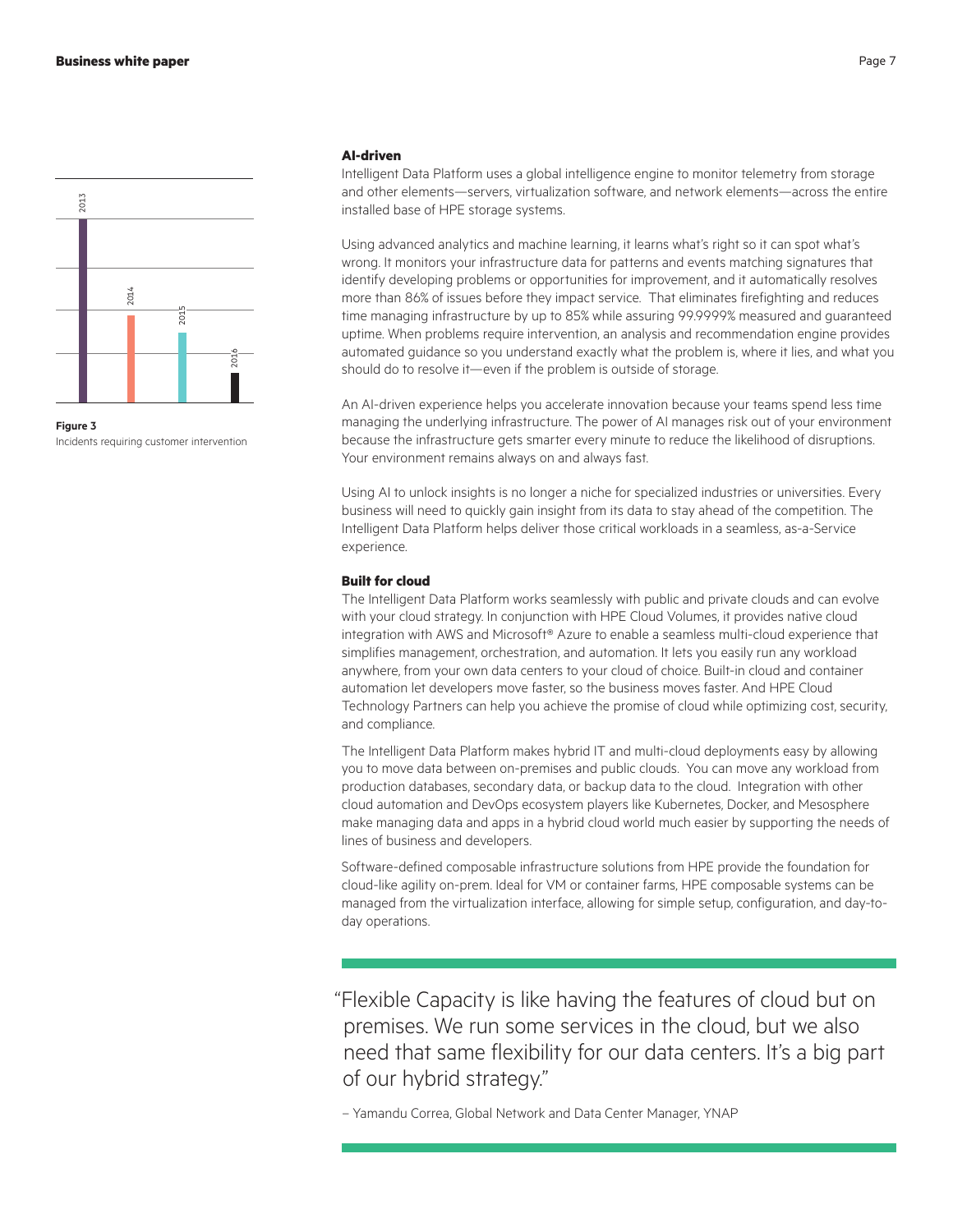#### <span id="page-7-0"></span>**Delivers an as-a-Service experience**

To enhance flexibility and agility, Intelligent Data Platform from HPE is available as a consumption-based, pay-per-use solution under HPE GreenLake Flex Capacity. This outcomebased consumption model provides elastic, ready-to-use storage provisioned on your premises or at a co-location site and can reduce storage infrastructure costs by up to 30%. It enables transparent costs you can align to business processes. And whether operated by you or by your IT partner, it simplifies IT operations to free up staff to do what matters most to the business.

The Intelligent Data Platform enables you to be your own service provider within your data center. You can do even more with AI by creating container-based analytics pipelines in minutes and consuming them as a service. Built-in automation lets developers provision resources in a self-service manner, enabling app development to proceed far faster than having to wait for IT. Flexible consumption models for all HPE infrastructure allow you to pay only for what you use and more quickly and easily deploy additional infrastructure, reducing time to market compared to traditional procurement models.

Finally, if you do capitalize your infrastructure, we create a timeless experience through a seamless upgrade path with predictable costs.

### **Intelligent Data Platform in action**

Intelligent Data Platform from HPE removes the barriers that prevent you from seeing, managing, and placing data in the right place at the right time.

# HPE Intelligent Data Platform powered by HPE Storage streamlines operations and saves money.

operational expense lower storage

and transfer costs

 $\sum_{\text{lower storage}} \left\{\left.\begin{matrix}0\\0\\0\end{matrix}\right.\right\}$   $\left\{\left.\begin{matrix} \text{Reduces cloud storage}\\ \text{and transfer costs}\end{matrix}\right.\right\}$ 

savings in infrastructure costs to free up capital<sup>4</sup> 30% Reduces cloud storage

#### Reduce business risk

Artificial intelligence detects changes like increased demand, seasonal spikes, hardware and software changes, and security threats, so you can take action before it's needed. On-premises, consumptionbased storage lets you provide capacity ahead of demand, so you're always ready to meet the next business challenge.

#### Recover data

Intelligent Data Platform provides efficient source-side deduplication that reduces backup footprint and cost twenty-fold, and it enables fast, automated, zero-impact data access for recovery, analytics, and application development.

#### Move data between clouds

Easily extract data from operational data stores and move it between on-premises data centers and the cloud. AI-driven recommendations show you where to place data for best efficiency and ease of access.

#### Manage performance

Bottlenecks and performance degradation can occur anywhere in the stack. HPE Storage uses machine learning to identify and pinpoint performance hotspots wherever they reside.

#### Manage unpredictable growth

Consumption-based storage with active capacity management lets you provide capacity ahead of demand while paying only for what you use. Avoiding overprovisioning reduces infrastructure costs while ensuring you can respond to any business need.